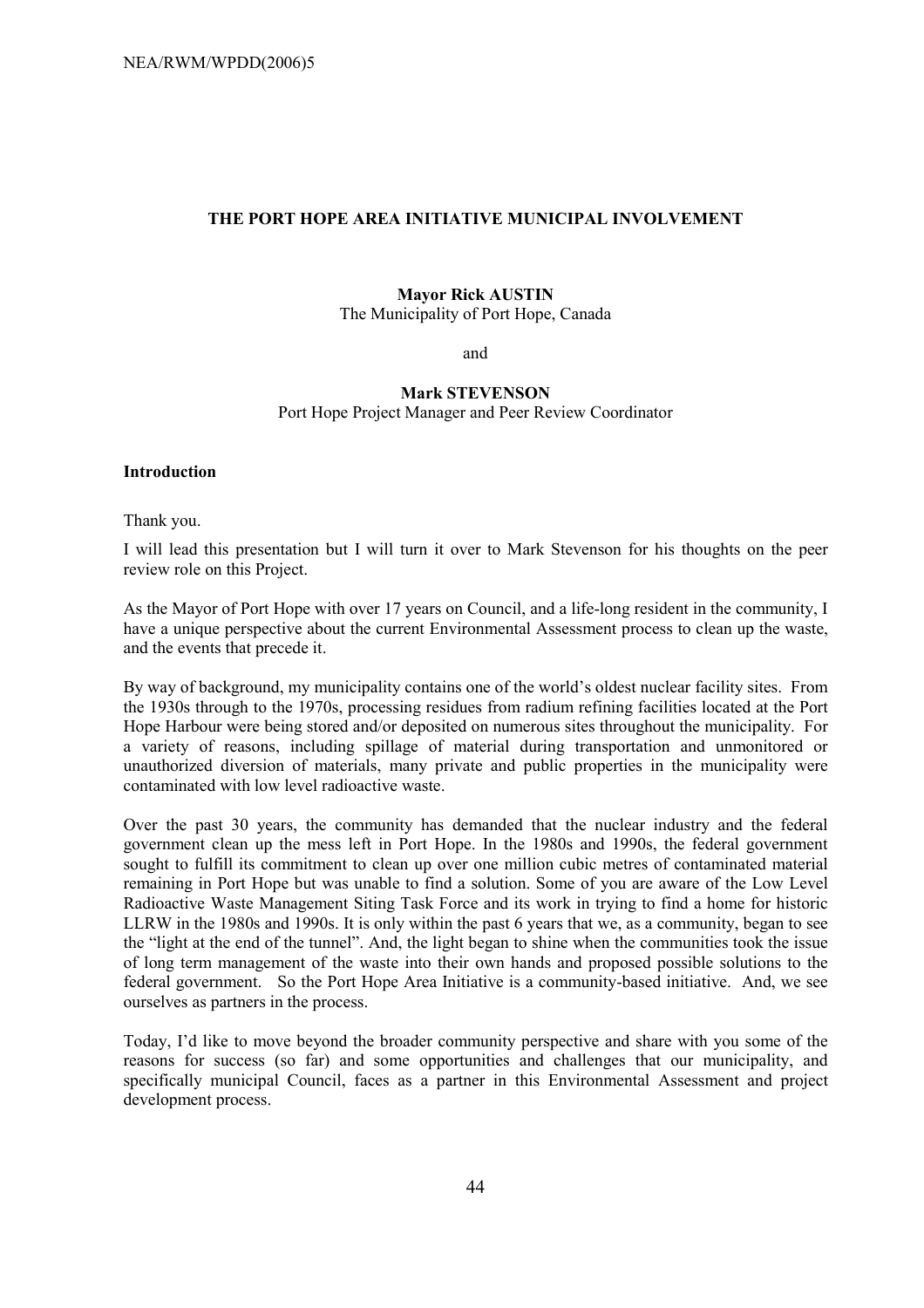I will address some of the key elements of the Project that I believe have lead to the success of the Project to this point, including:

- The Legal Agreement and Agreement Monitoring process.
- The Property Value Protection Program.
- Hosting Fee.
- Municipal veto on some decisions.
- End Use as an asset to the Community.
- The Value of Peer Review.

I will also touch on a couple of the remaining challenges.

#### **Benefits of Signing the Legal Agreement**

Our partnership in the Port Hope Project is enshrined in a legal agreement signed between the Federal Government and the Town of Port Hope, Township of Hope and Municipality of Clarington in 2001. Subsequent to the signing the Township of Hope and the Town of Port Hope were amalgamated by the Province of Ontario into the current Municipality of Port Hope.

In the past, the municipalities at times felt as though they were David about to confront the federal Goliath. The Legal Agreement gives us the 'legs' to be on the same level as the federal government.

During the negotiations for the Agreement I was Deputy Mayor and by the time the Agreement was signed I was Mayor of the Municipality of Port Hope. I am proud to be a member of the Council that signed this Legal Agreement. It is extremely important to me to be able to continue the work that our previous Mayor and our Chief Administrative Officer set in motion by signing the Legal Agreement.

The Agreement provided us with considerable influence over the outcome of the Environmental Assessment and the Project. First and foremost, this Legal Agreement commits the federal government to clean up the waste in the municipality, a feat that had eluded the federal government and the municipalities for so long. Specifically, the Agreement requires that Canada clean up properties contaminated with Historic Low-Level Radioactive Waste so that they can be used for "all current and foreseeable unrestricted uses".

However, the work did not stop with the signing of the Legal Agreement. To avoid possible misinterpretations of the Agreement we needed to ensure that communication channels remained open. One of the mechanisms that was developed to implement the agreement was the Agreement Monitoring Group (AMG). This Group consists of representatives of the Low-Level Radioactive Waste Management Office (LLRWMO) as proponent for the Environmental Assessment, the federal government (NRCan), the Municipality of Port Hope, including Peer Review Team representative Mark Stevenson and the Municipality of Clarington. The AMG meets approximately every six weeks in confidential meetings to ensure that all actions required under the Legal Agreement are on track and that all actions comply with the Legal Agreement. The meetings allow for an open and frank discussion among all parties. And let me tell you, at times the discussions have been very frank and a little tense. But at all times we had the legal agreement to guide our discussions and to provide the framework to resolve issues.

### **Municipal Veto**

The Environmental Assessment process is a valuable planning tool. Based on our previous experience, we understand that decisions can be taken by senior levels of government at times without the full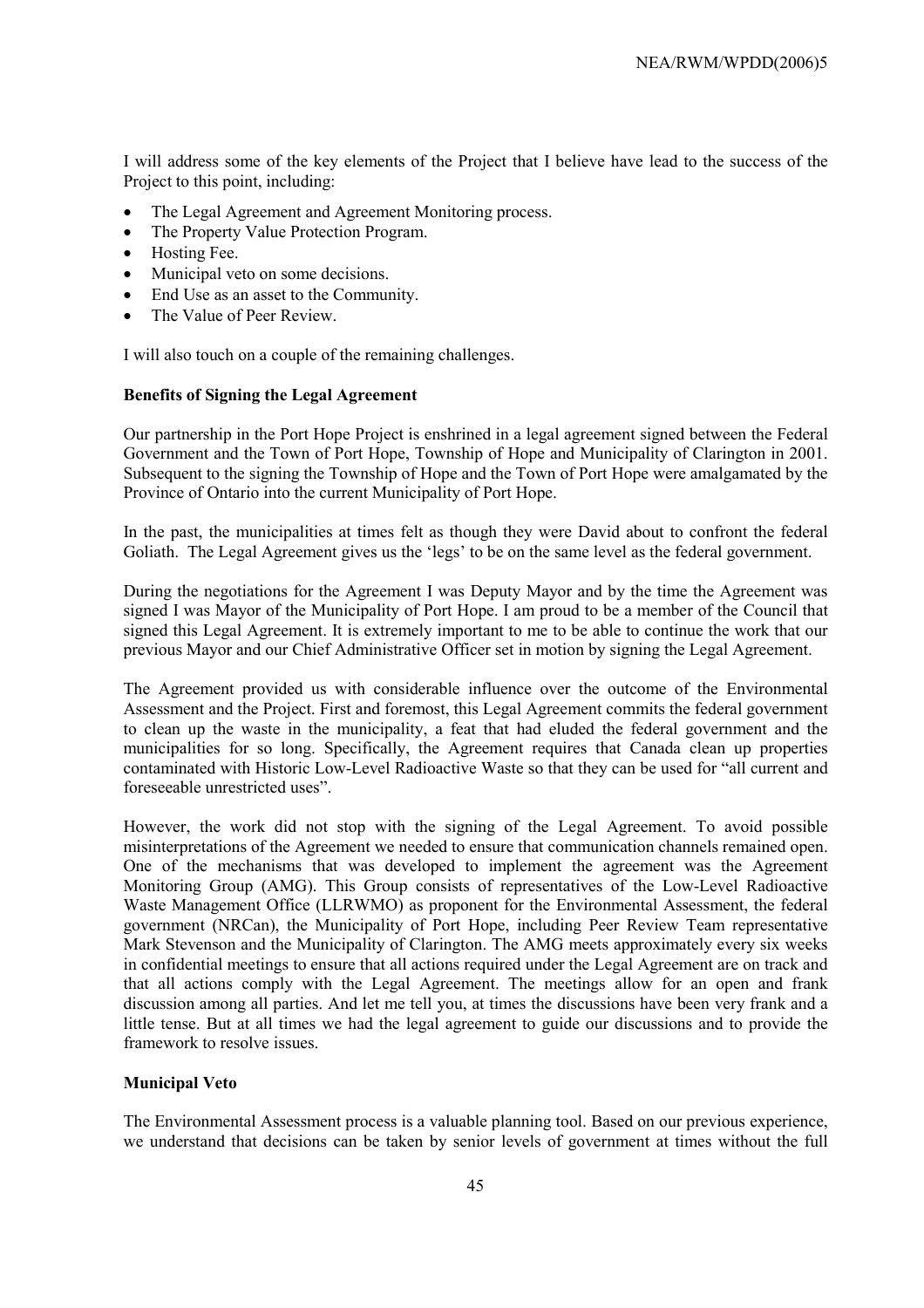knowledge and support of the local community. The Legal Agreement requires municipal consent at key milestones before the federal government can move forward with the EA process. If there is no municipal consent then the process would be halted until actions were taken to address municipal concerns. In addition, the Agreement provides the municipality with the authority to veto decisions made by the federal government during the EA process if the preferred option agreed to by Municipal Council is subsequently changed. This veto provides us with the political leverage to negotiate a project and a level of cleanup that reflects the municipality's needs.

One example of a milestone where municipal involvement is important was the formal consent required from Council to allow the proponent to submit the Environmental Assessment for federal government review. The Assessment included a recommendation to change from two proposed long term waste management sites within the amalgamated Municipality of Port Hope to one site for approximately two million cubic metres of contaminated material. Council considered this recommendation very carefully because it means transferring about one million cubic metres of waste from one Ward in Port Hope to another Ward. We listened not only to the advice of our peer review team but also the advice of the residents of both wards. In the end, we agreed to the proponentís recommendation, provided that outstanding issues were resolved to our satisfaction.

### **Property Value Protection (PVP) Program**

The Municipalities understood from the outset that a major resident concern with the project would be the effect on property values. In fact, the lack of a program to protect property values was the main reason for the failure of a previous attempt to address the problem. In the 1980s, the federal government put forward a disposal concept to bury the historic low level radioactive waste in limestone caverns. Although there was local opposition to the concept of burial under the water table, the Municipality of Port Hope decided not to allow the federal government to proceed when it became clear during negotiations that the federal government would not include a Property Value Protection (PVP) Program. After many years of trying to address this issue, Municipal politicians and staff knew full well that, to garner local support, residents and businesses needed to know that their investment in the community (their property value) would be protected during the cleanup. Remember, this is a multi-year cleanup effort, with the potential for disruption in the community and property values are at risk during the cleanup.

During the negotiations for this Legal Agreement, the municipalities not only were insistent that a program be put in place to address this concern but they also defined what the program needed to address. The result is the PVP Program. This program ensures that home and commercial property owners will not be disadvantaged financially because of the Port Hope and Port Granby Projects. Reductions in value upon the sale of property due to the Port Hope Area Initiative will be reimbursed by the federal government.

We believe the PVP Program has been an essential component in enabling us to get to this stage.

# **Hosting Fee**

The three municipalities and the federal government recognized that a hosting fee would be a necessary part of the package for the communities to accept siting a facility in their community. The legal agreement sets out the same hosting fee for the three municipalities although the Town of Port Hope has almost all of the contaminated sites (Clarington and the former Hope Township have existing waste management sites within their boundaries). And, the federal government agreed to clean up four non LLRW contaminated industrial sites, one a former coal gasification plant, in the former Town of Port Hope. The goal of the municipality was to ensure that the cleanup would not only make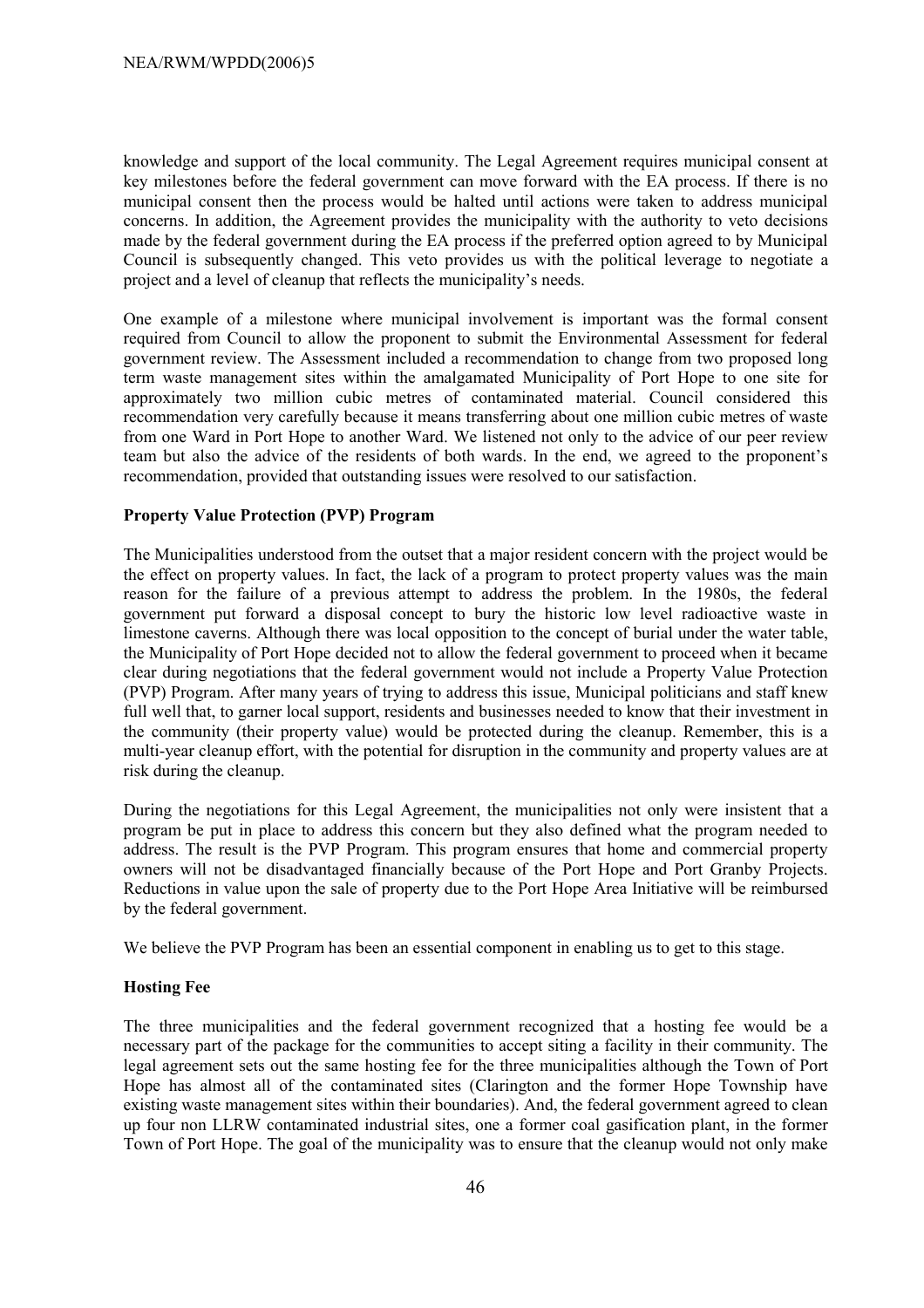the historic LLRW contaminated sites available again for public use but also to relieve a future burden from the municipality for the cleanup of these other industrial sites.

In addition to being a strong incentive for the communities to continue to host a waste management facility, the hosting fee provides on opportunity for the Municipality to create a positive legacy for our community.

#### **Facility End Use: Ensuring a Positive Legacy**

A significant challenge that Council faces is ensuring that this project results in a positive legacy for the municipality; something that the community can value rather than being home to a facility that creates a negative image for the Municipality. A case in point is the discussion of end use for the proposed waste management facility. Council recently appointed a Long Term Waste Management Facility End Use Advisory Committee to advise Council on how the facility and the site should be used after the municipality has been cleaned up and the facility has been closed.

The goal of the community has always been to have a facility that our community can be proud of  $-a$ facility that can be used by residents and visitors. What better way to demonstrate the safety of the facility than to design it so that it is used by the public without any additional radiation exposure. This was one of the performance criteria developed as part of the original community proposals and agreed to by the federal government. The LLRMWO has a design that addresses this community requirement and the End Use Advisory Committee is pursuing a publicly accessible facility, including flower gardens, walking trail, active sports facilities and heritage and science interpretive centres. However, some residents prefer that the mound be permanently fenced and signed to prohibit public access. And, future generations, who will have no recollection of the cleanup, should be aware of the nature of the facility, especially if they have access to it. The challenge for Council is to balance the desires of current residents and anticipate the needs of future generations when we make decisions today.

#### **Peer Review**

The Agreement also ensures that the municipalities have the resources to conduct an independent assessment of the work completed by the LLRWMO. Despite my years living in Port Hope, I am not an expert in radioactive waste management or the environmental assessment process, nor are other members of Council or staff. Thus, it was important to Council that the municipality retains a team of experts in radioactive waste management and other related disciplines to assist us in reviewing the work that the LLRWMO is undertaking for this Initiative. These reviews help me to re-assure residents that the Municipality is scrutinizing the scientific, engineering and social analysis of the proponent. The firm of Hardy Stevenson and Associates Limited, represented by Mark Stevenson and Dave Hardy, has provided Council with the expertise required to fully address our interests and concerns. Mark will outline the Peer Review Team's role in a few minutes.

#### **Other Challenges of the Project for Council**

While this Legal Agreement provides the municipalities with greater influence over the project description and the outcome of the Environmental Assessment (EA), especially when compared with the typical role of municipalities in other Federal EAs, there are many challenges that the municipalities face as partners in this process. Being a partner requires the municipality to work collaboratively with Natural Resources Canada, the lead federal agency, the LLRWMO, and with the Municipality of Clarington. While the parties see "eye to eye" on many issues, there have been instances where our interests conflict with those of the federal government. Sometimes it is necessary for all parties to "give and take" to ensure the success of the project. Although the Legal Agreement is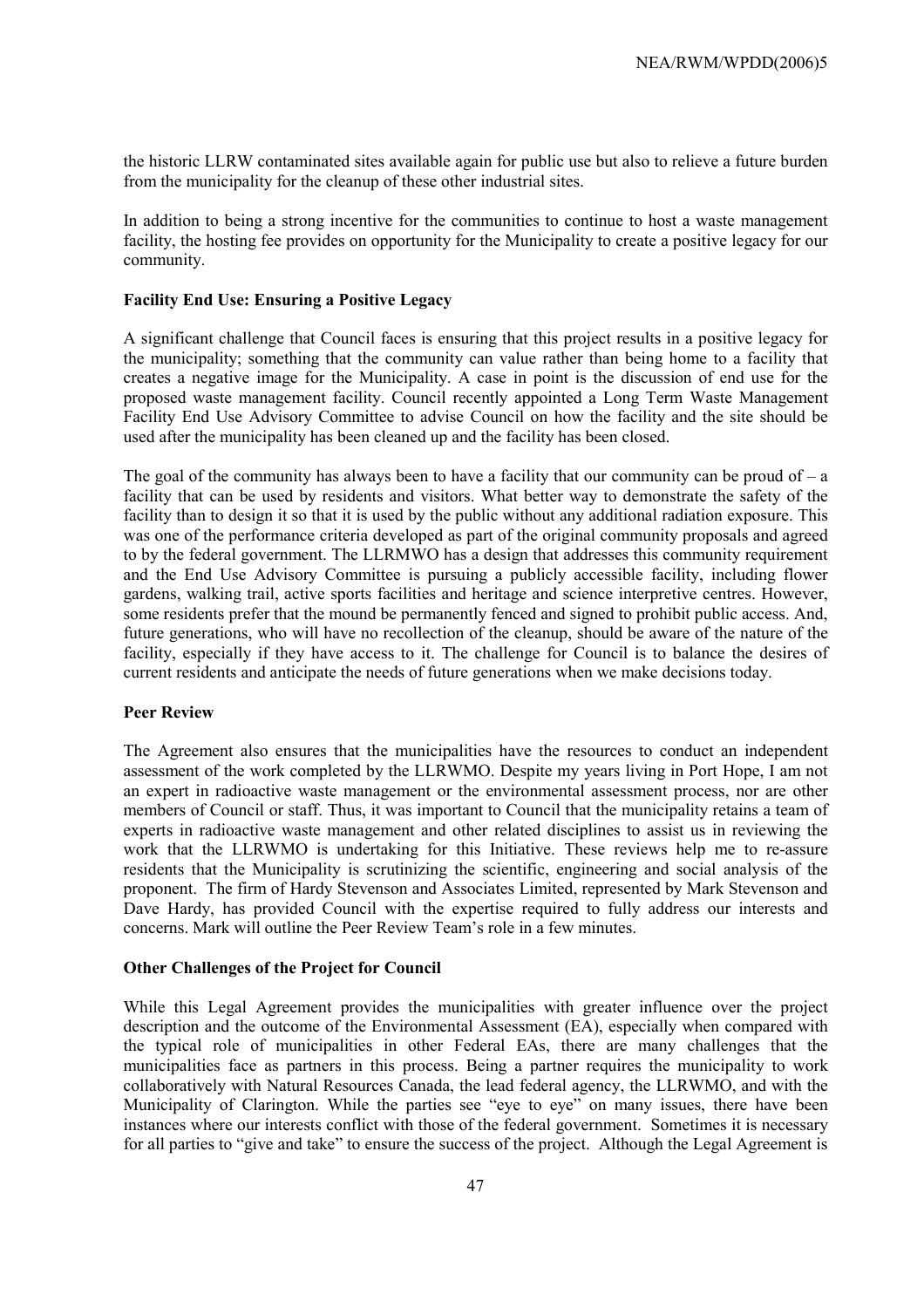signed and sealed, the project really is a series of discussions and negotiations to ensure that the Agreement is implemented, that issues and directions are agreed to as the project moves forward and that public and Municipal support, and federal government commitment are maintained. Two issues that have yet to be bridged are agreement on cleanup criteria and the influence of the amalgamation of the two municipalities into one.

### *Cleanup Criteria*

A key requirement for leaving a positive legacy is that the waste be cleaned up from the contaminated sites so that the sites can be used for all unrestricted future uses. In 25, 50 or 100 years the Municipality, its residents or business owners should not be burdened regulatory requirements or real or perceived health risk because regulations that governed this project in 2005 became more stringent.

The development of cleanup criteria (how clean is clean?) has been difficult. For each attempt to find a solution to the contamination in Port Hope over the past 20 or so years, agreement has never before been achieved on the cleanup criteria. Port Hope Council and staff, together with the Municipality of Clarington, collaborated with the LLRWMO to agree on a set of cleanup criteria for this project. The basis of the discussions was to be a technical document prepared by the federal proponent based on a risk assessment model and guided by the current regulatory regime in Canada. The discussions circled around the volumes of materials that would be generated at each remediation site. After a number of meetings when tensions were rising and nerves were frayed, we stepped back and reiterated our basic goals and desires. We then move to a discussion of the principles that could guide the development of the cleanup criteria based on a key principle contained in the legal agreement  $-$  that the remediation sites should be cleaned up "so that all such properties will be able to be used for all current and foreseeable unrestricted uses".

After a series of meetings and some lengthy discussion, the text of the principles took form. The text was edited and the wording re-examined a number of times by the group until an agreeable set of criteria emerged. These principles are intended to guide the development of cleanup criteria. They are a key aspect of this project. These principles are intended to guarantee that, among other things, the contaminated sites will be cleaned up so that the current and future owners can use their properties for any use, such as vegetable gardens, play areas, and other recreational uses.

Now I will turn over to Mark Stevenson to briefly summarize his thoughts on the peer review process. Mark.

### **Peer Review Process**

For the next few minutes I will share some of my insights into the Peer Review process for the Port Hope Area Initiative. I will focus on two main areas: 1) what is the PHAI peer review process? 2) how does a peer review process work? My role as lead consultant to Port Hope is to act as the Project Manager for the Municipal involvement in the Project, to coordinate the multi-disciplinary peer review team; to liaise with community members and to advise Municipal staff and Council. I have a full time office within the Municipal offices.

### *What is the Function of a Municipal Peer Review?*

Residents typically ask their most direct and accessible level of government to help them to address issues. Yet, issues involving nuclear physics, toxicology, air emissions, hydro- geological engineering cannot be addressed by most municipalities because they lack the staff and resources to address them. Even the largest Canadian municipalities will not have nuclear engineers and toxicologists on staff.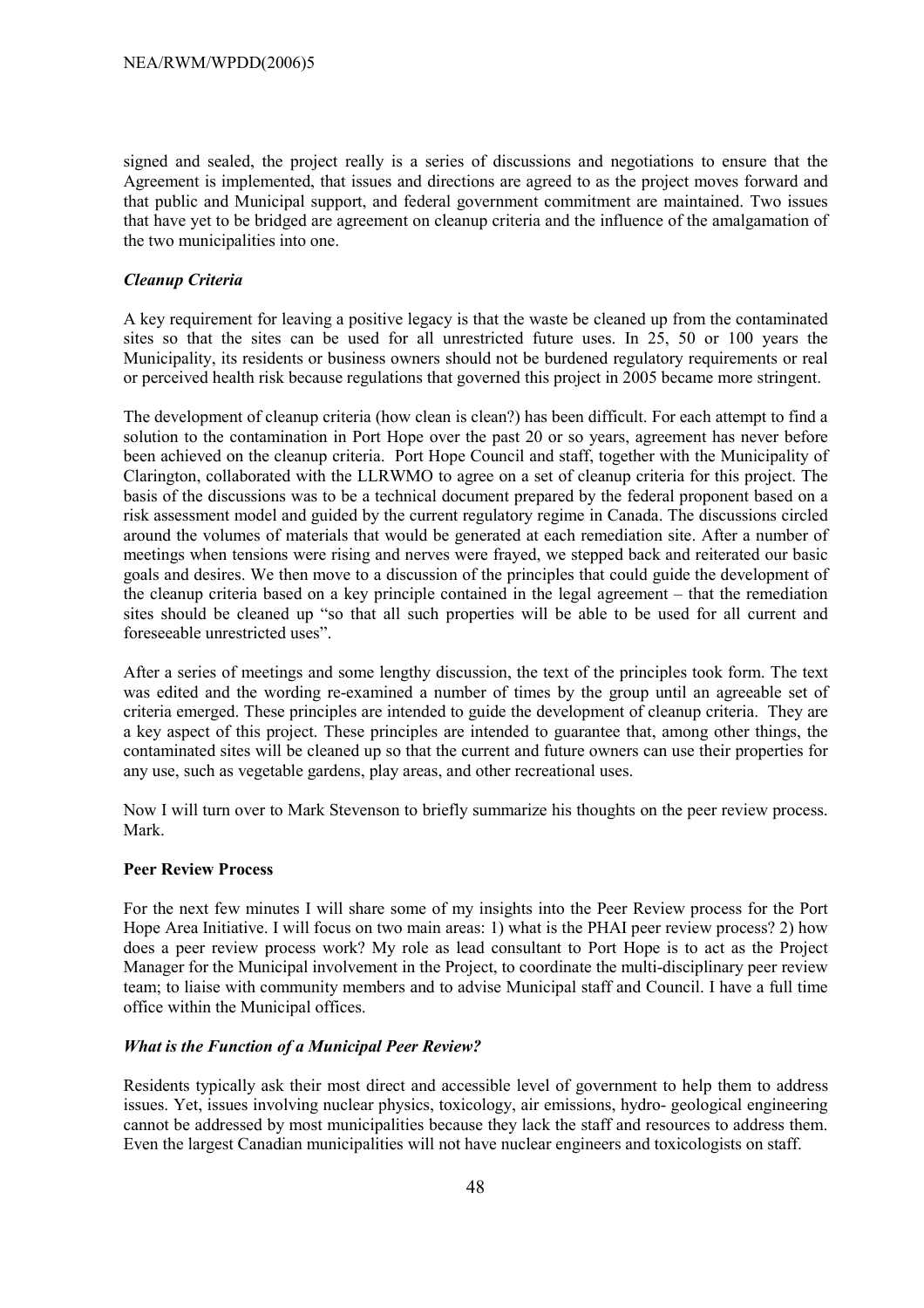The municipal level of government is the most accessible to residents. Municipal councillors live in the same communities as residents. As voters, the local residents are looking for assurance that their concerns are being addressed. The level of trust in municipal councillors increases when residents can hear facts and opinions from their councillors. And, so that they know that their interests are being addressed.

This pressure from residents inevitably results in municipal councillors being asked to take a stand on issues that are typically well beyond the ability of the municipality to address. In addition, in Canada, residents generally have a high level of education and have access to resources and information from many sources including the Internet. Their questions to political representatives are generally well researched and thoughtful.

Even if municipal councillors are not being asked to take a political position by residents, most municipalities are interested in knowing that a Proponent will be acting carefully and will not be leaving a municipality with a problem. The municipality must determine if there will be health effects, and must ensure that the clean-up be done correctly. The Municipality is also concerned with the potential for long standing financial obligations. Consequently, municipalities feel that it is prudent to conduct due diligence.

Rather than vote to stop a potential controversial project, municipalities can seek to 'level the playing field' with the proponent by asking for a peer review of the project. The peer review process functions to provide both a required level of expertise and to support political choices by the municipality.

#### *Peer Review for the Port Hope Area Initiative*

For the Port Hope Area Initiative, both the Municipality of Clarington and Municipality of Port Hope successfully negotiated in the Legal Agreement that a peer review team be retained by the municipalities during the environmental assessment studies and clean-up of contaminated sites.

Both Municipalities saw the practicality of hiring one firm: Hardy Stevenson and Associates Limited to conduct the peer review for both municipalities. By hiring one firm, each municipality would have the benefit knowing the studies and analysis being conducted by the PHAI for its neighbour, while at the same time, the overall Peer Review costs could be reduced because there would be no duplication of peer review expertise.

They sought and received a Peer Review Team that:

- Is independent of the PHAI and the Municipality. It is imperative to the process that the Peer Review Team is neutral. To be successful, residents must feel that the Peer Review Team is a neutral body, acting to maintain a level playing field between various stakeholders.
- Has an extensive track record and reputation of working with Citizen Groups and Environmental Groups.
- Answers to the Municipality.

To support the independence, the Peer Review Team is paid directly through the Municipality. The Municipality recaptures the costs from the federal government through the PHAI.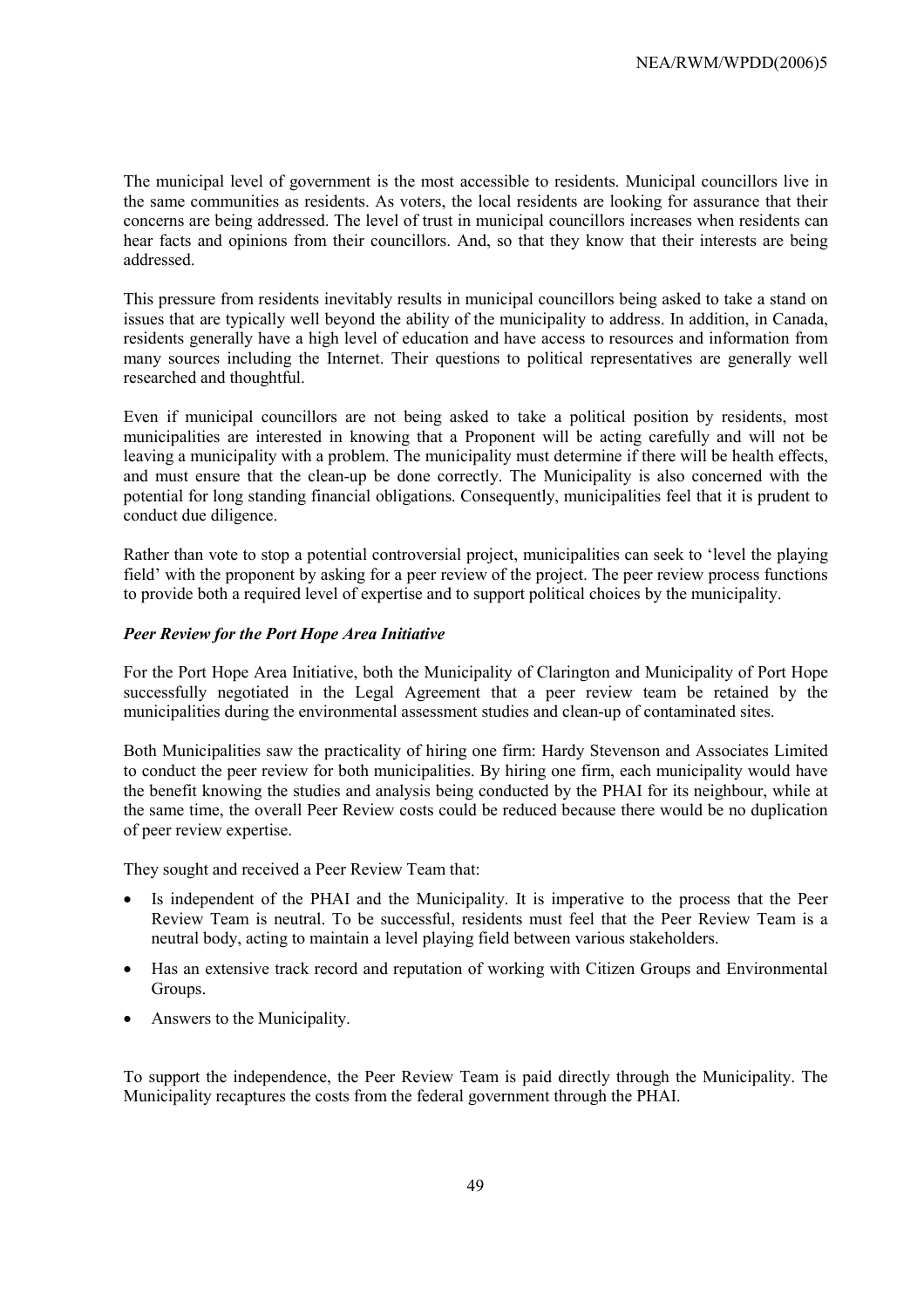## *How is the Peer Review Team organized?*

Initially the Peer Review Team was comprised of a range of professionals with expertise in nuclear engineering, air quality assessment, hydrogeology, geology and soils science, land-use planning, shoreline and harbour engineering, social science and natural environmental sciences. Several unique aspects of the Peer Review Team include:

- The team is a private sector consultancy that brings a depth of experience, focus and discipline to the peer review.
- The team includes a Project Manager and communications person located full time in the Municipality of Port Hope.
- There is flexibility to be able to add additional Peer Review Team members as PHAI studies warrant. To date, we've added a Medical Doctor who has a family practice, but is also highly skilled in the health effects of radio nuclides and has a PhD in toxicology and epidemiology. We have also added a transportation engineer.
- A final unique aspect of the team is that it is led by social scientists and planners rather than scientists and engineers. We felt that the social science issues were just as, if not more, complicated than the physical sciences and engineering. It is often the social aspects that derail projects. We felt it would be better to have the Peer Review led by social scientists who understand nuclear science and engineering, who could see the problems from the perspective of residents and the local community, and then apply the technical expertise from that perspective.

## *What are some of the distinct elements of the Peer Review Process for the PHAI?*

The Peer Review process related to the PHAI has a number of distinct characteristics intended to improve communication and the effectiveness of the interaction between the PHAI and Peer Reviewers and the community:

- The Peer Review process is ongoing and iterative. To address the potential of Peer Review experts providing major negative comments at the end of a study, major comments are received in time to make adjustments or to be resolved. (e.g. transportation and health studies). This allows PHAI experts to reflect on Peer Review expert comments, conduct additional analysis or refine conclusions, as required.
- The Peer review team provides an integrated set of comments. Although for each discipline one lead reviewer is assigned, for key reports additional relevant disciplines also review the report and the comments of each reviewer are discussed and relevant comments incorporated into a set of comments forwarded to the proponent.
- To date the Peer Review Team has commented on all major reports prepared by the proponent and numerous background reports, including the Draft Environmental Assessment Study Report, the individual effects assessment reports and each discipline baseline study as well as the Cleanup Criteria Discussion Document.

The Peer Review Team has a visible role in the community. The Peer Review Team attends public meetings in order to identify local concerns and values, and to listen to what makes up the quality of life for residents. Additionally:

- As Peer Review Project Manager, I am accessible to any member of the community and am visible in the community, working full time in the Municipal Offices.
- The Peer Review Team conducts its own public consultation meetings at key milestones.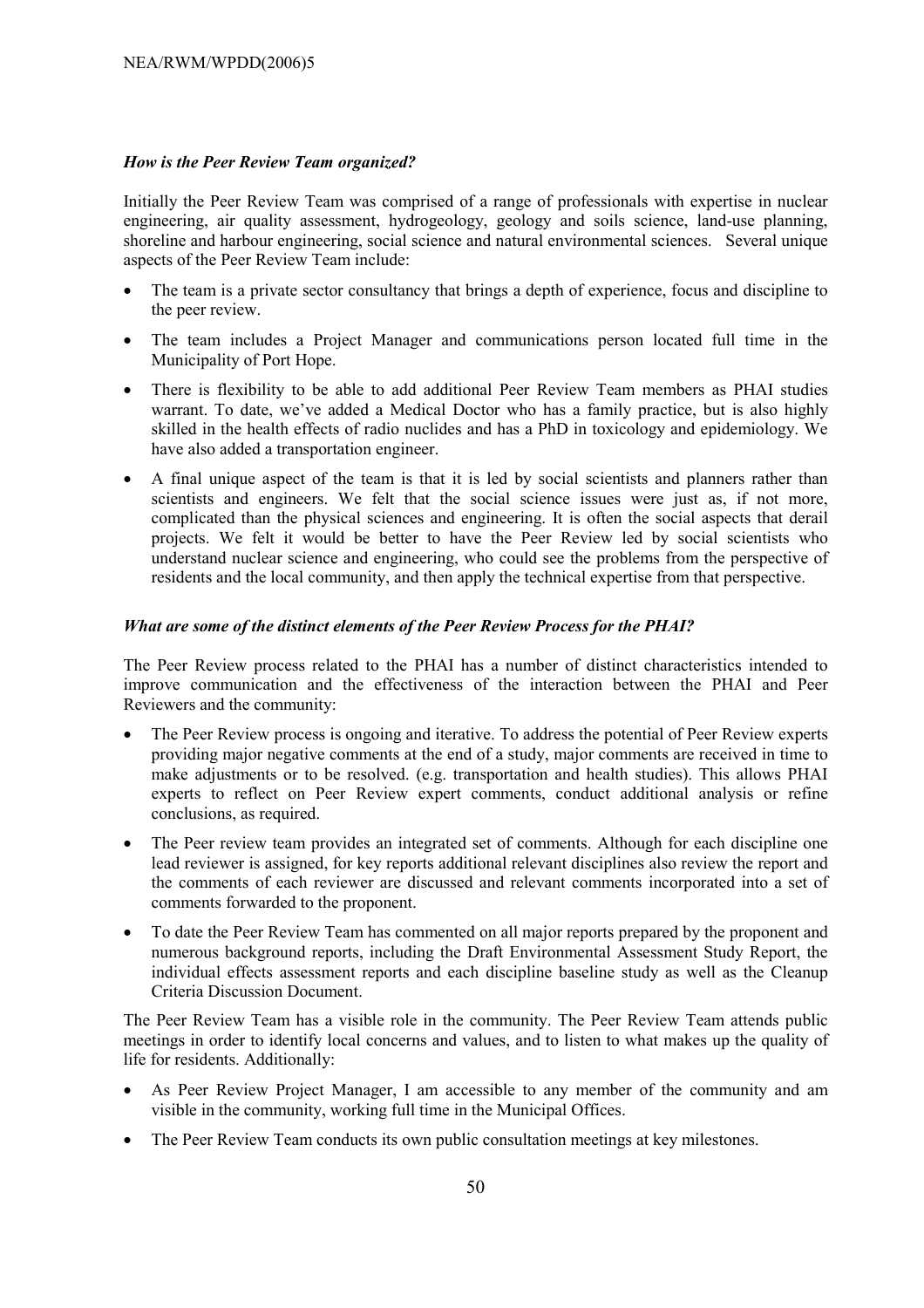#### *How does the Peer Review Process Work?*

The Peer Review process works on the basis of a number of principles that assist in liaison between the Municipality and PHAI.

### *Principles for Peer Review*

First, the Peer Review Team works for the Municipality and reports through me to the Chief Administrative Officer and Council.

Second, the Peer Review team does not conduct original and independent research. Instead, the team will point out where there are studies missing or where significant gaps in the analysis occur. It is up to the PHAI, and not the Peer Review Team, to decide whether, and how, to address the research gaps.

Third, the Peer Review experts take the role of 'peer reviewers', not adversaries. That said, there have been, and will continue to be, times when there are strong areas of disagreement about scientific and engineering studies. While there is a process of discussing and resolving these issues, at times the Peer Review Team and PHAI will simply disagree and take a public position accordingly. Or comments of the government review agencies may help to resolve outstanding issues.

Fourth, the Peer Review Team has access to all relevant documentation. The PHAI has generally provided open access to information and studies. This allows the Peer Review Team to be thorough and dig for information where necessary.

#### *Methodology*

The Peer Review Team follows a methodology that sets out the process of evaluating reports. The methodology reinforces the principle of a fair and transparent process.

The following questions are posed in the methodology of the Peer Review Team:

- Is the purpose of the EA work clearly stated and all issues and impacts encompassed through the stated purpose?
- Is the methodology sound? Does it permit an objective review of the issues, data and facts?
- Are relevant data and facts clearly and consistently used in the reports/studies?
- Have cumulative effects been thoroughly understood?
- Are certainties and uncertainties of the EA studies openly and objectively stated?
- Are there data gaps?
- Can we trust the data?
- Are the conclusions supported by the data and analysis?
- If the peer review team examined the data would it reach the same conclusions?
- Are realistic mitigation measures proposed by the LLRWMO?
- Will the mitigation measures function to address effects over the life of the project?
- Are there gaps arising from our examination of the issues?